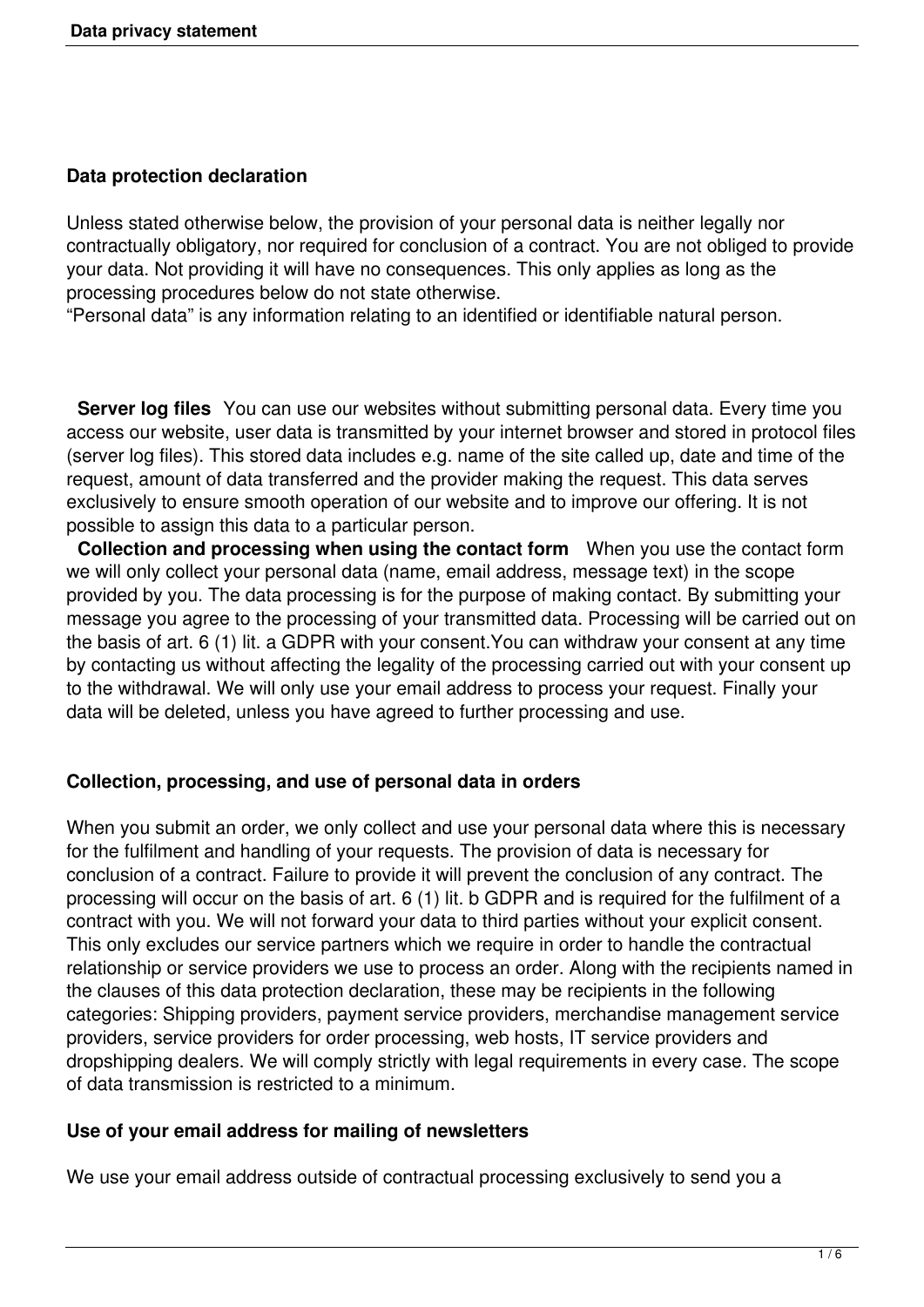newsletter for our own marketing purposes, if you have explicitly agreed to this. The processing will be carried out on the basis of art. 6 (1) lit. a GDPR with your consent. You can withdraw your consent at any time without affecting the legality of the processing carried out with your consent up to the withdrawal. You can unsubscribe from the newsletter at any time using the relevant link in the newsletter or by contacting us. Your email address will then be removed from the distributor.

### **Cookies**

Our website uses cookies. Cookies are small text files which are saved in a user's internet browser or by the user's internet browser on their computer system. When a user calls up a website, a cookie may be saved on the user's operating system. This cookie contains a characteristic character string which allows the browser to be clearly identified when the website is called up again. We use cookies to make our offering more user-friendly, effective and secure. Cookies also allow our systems to recognise your browser after a page change and to offer you services. Some functions of our website cannot be offered without the use of cookies. These services require the browser to be recognised again after a page change.

Our website also uses cookies to allow us to analyse the surfing behaviour of visitors to our website.

We also use cookies to address visitors to other websites with targeted marketing relating to their interests.

 Processing is carried out on the basis of § 15 (3) TMG (Telemedia Act) as well as art. 6 (1) lit. f GDPR due to our justified interest in the purposes above. The data collected in this way is pseudonymised using technological measures. It is therefore not possible to connect the data to your person. The data will not be stored together with other personal data pertaining to you. *You have the right to veto this processing of your personal data according to art. 6 (1) lit. f GDPR by contacting us, for reasons relating to your personal situation.* Cookies will be stored on your computer. You therefore have full control over the use of cookies. By choosing corresponding technical settings in your internet browser, you can prevent the storage of cookies and transmission of the data they contain. Cookies which have already been saved may be deleted at any time. We would, however, like to point out that this may

prevent you from making full use of all the functions of this website.

Using the links below, you can find out how to manage cookies (or deactivate them, among other things) in major browsers:

Chrome Browser: https://support.google.com/accounts/answer/61416?hl=en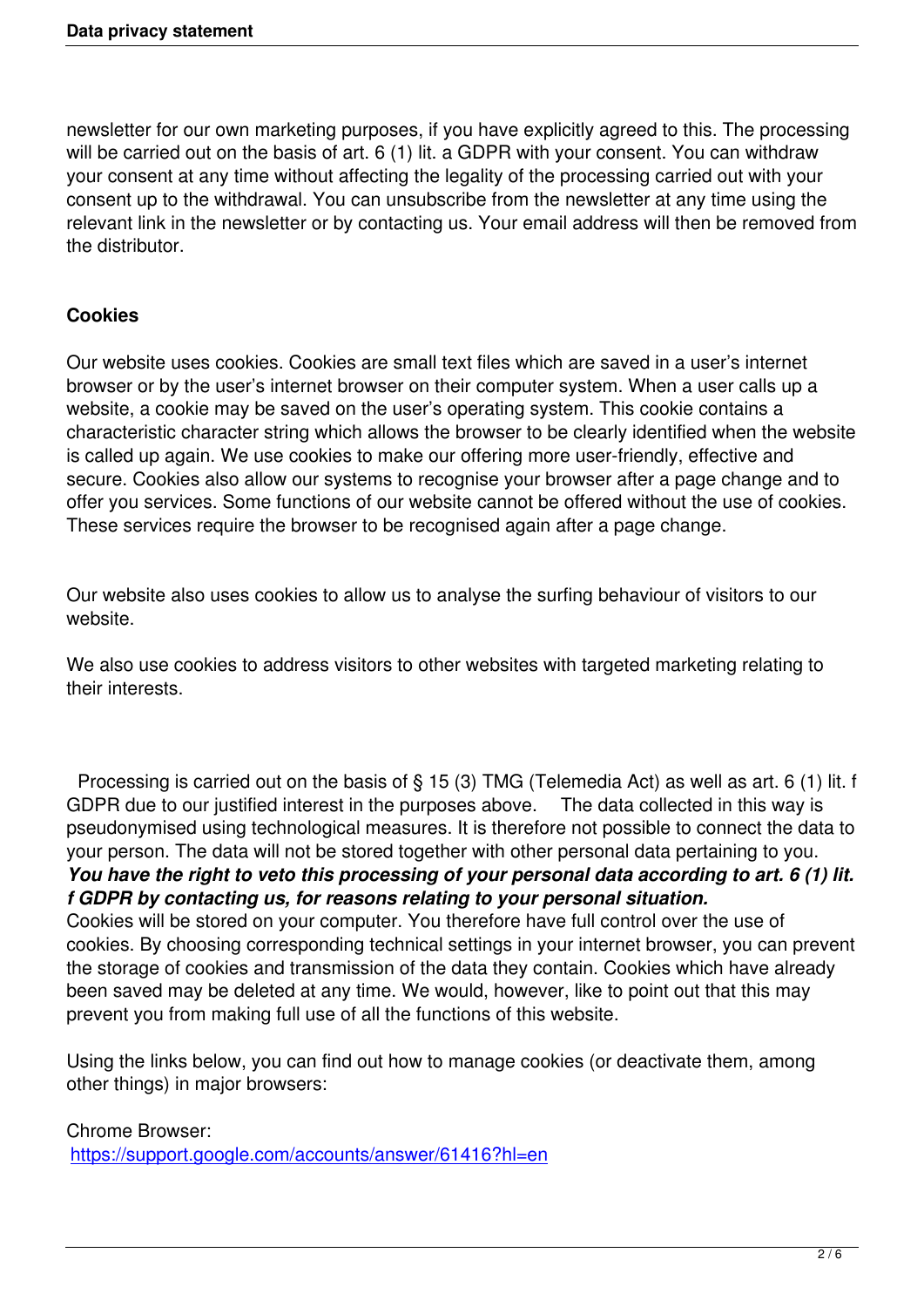Internet Explorer:

https://support.microsoft.com/en-us/help/17442/windows-internet-explorer-delete-manage-cook ies

# [Mozilla Firefox:](https://support.microsoft.com/en-us/help/17442/windows-internet-explorer-delete-manage-cookies)

[http](https://support.microsoft.com/en-us/help/17442/windows-internet-explorer-delete-manage-cookies)s://support.mozilla.org/en-US/kb/enable-and-disable-cookies-website-preferences

Safari:

[https://support.apple.com/guide/safari/manage-cookies-and-website-data-sfri11471/m](https://support.mozilla.org/en-US/kb/enable-and-disable-cookies-website-preferences)ac

# **[Use of Google Analytics](https://support.apple.com/guide/safari/manage-cookies-and-website-data-sfri11471/mac)**

Our website uses the web analysis service Google Analytics by Google Inc. (1600 Amphitheatre Parkway, Mountain View, CA 94043, USA; "Google"). The processing of data serves to analyse this website and its visitors. Google will use this information on behalf of the operator of this website to evaluate your use of the website, to compile reports on website activity and to provide other services to the website operator relating to website and internet use. The IP address communicated by your browser as part of Google Analytics is not associated with any other data held by Google. Google Analytics uses cookies, which make it possible to analyse your use of the website. The information generated by the cookie regarding your use of this website is usually transferred to a Google server in the USA and stored there. IP anonymisation is activated on this website. Google uses this to shorten your IP address beforehand within Member States of the European Union or in other signatories to the Agreement on the European Economic Area. Only in exceptional cases will the full IP address be transferred to a Google server in the USA and shortened there. Your data may be transmitted to the USA. Transmission of data to the USA is covered by an adequacy decision by the European Commission. Processing is carried out on the basis of art. 6 (1) lit. f GDPR due to our justified interest in needs-based and targeted design of the website.

# *You have the right to veto this processing of your personal data according to art. 6 (1) lit. f GDPR by contacting us, for reasons relating to your personal situation.*

You can prevent the storage of cookies

by choosing corresponding technical settings in your internet browser; we would, however, like to point out that this may prevent you from making full use of all the functions of this website. You can also prevent collection of the data (including your IP address) generated by the cookies and related to your use of the website by Google as well as the processing of this data by Google by downloading and installing the browser plug-in available at the following link [ https://tools.google.com/dlpage/gaoptout?hl=en

]. You can set an opt-out cookie to prevent collection by Google Analytics across devices. Opt-out cookies prevent the future collection of your data when you visit this website. You need [to opt-out on all systems and devices in use for t](https://tools.google.com/dlpage/gaoptout?hl=en)his to work comprehensively. If you click here, the opt-out cookie is set:

Disable Google Analytics

.

You can find more detailed information on the terms and conditi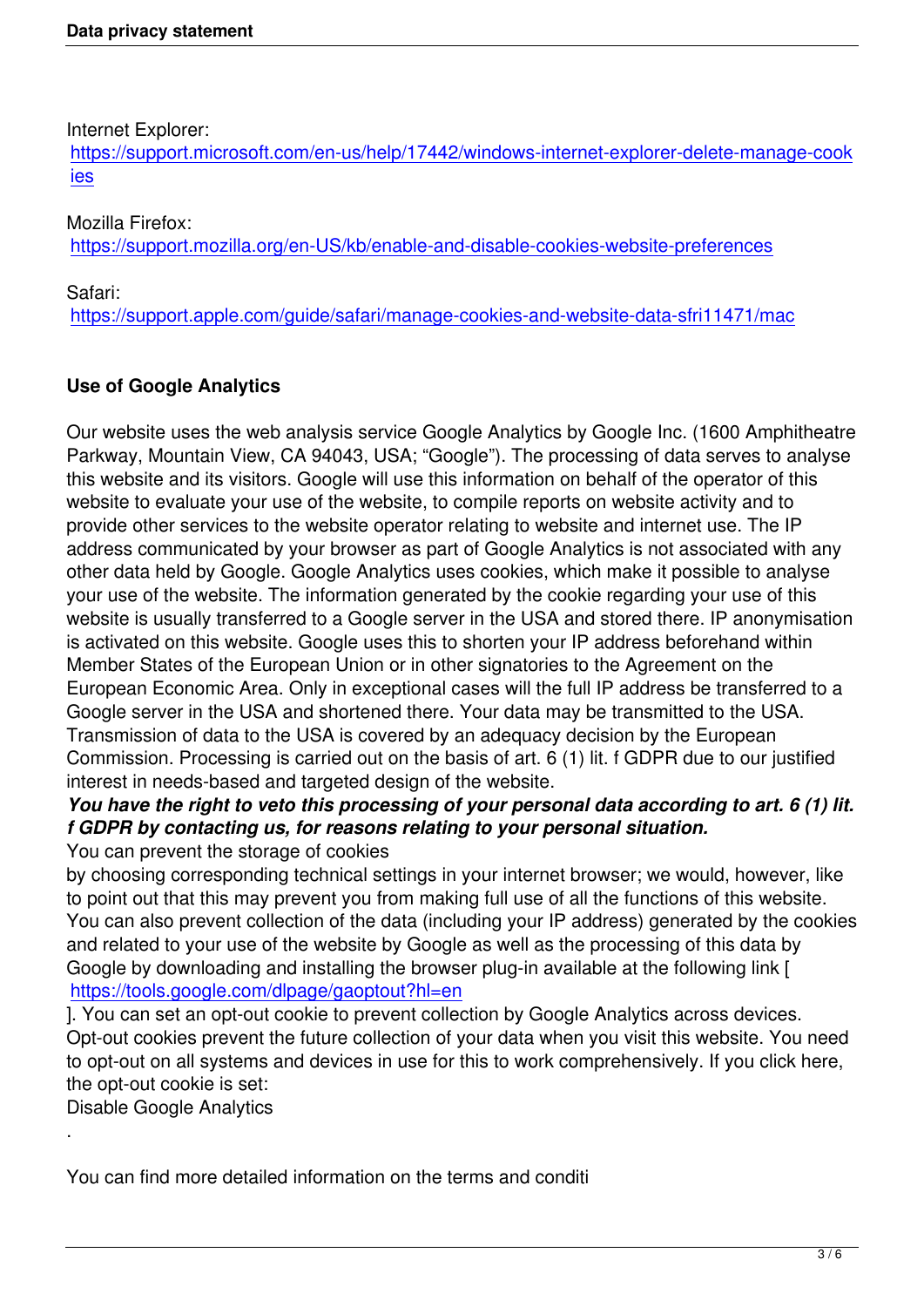ons of use and data protection at https://www.google.com/analytics/terms/ and at https://policies.google.com/?hl=en [.](https://www.google.com/analytics/terms/)

### **[Use of Google Adwords convers](https://policies.google.com/?hl=en)ion tracking**

Our website uses the online marketing programme "Google AdWords", including conversion tracking. Google conversion tracking is a service operated by Google Inc. (1600 Amphitheatre Parkway, Mountain View, CA 94043, USA; "Google"). If you click on adverts placed by Google, a cookie is placed on your computer for conversion tracking. These cookies have limited validity, do not contain any personal data and thus cannot be used for personal identification. If you visit certain pages on our website and the cookie has not yet expired, we and Google can recognise that you have clicked on the advert and were forwarded to this page. Every Google AdWords customer receives a separate cookie. Therefore, it is not possible to track cookies relating to the websites of AdWords customers. The information collected using the conversion cookie serves the purpose of producing conversion statistics. This allows us to find out the total number of users who have clicked on our adverts and were forwarded to a page equipped with a conversion tracking tag. However, they do not receive any information with which could be used to personally identify users. Processing is carried out on the basis of art. 6 (1) lit. f GDPR due to our justified interest in targeted marketing and analysis of the effectiveness and efficiency of this marketing.

*You have the right to veto this processing of your personal data according to art. 6 (1) lit. f GDPR by contacting us, for reasons relating to your personal situation.* You can prevent the storage of cookies by choosing corresponding technical settings in your internet browser. We would, however, like to point out that this may prevent you from making full use of all the functions of this website. You will then not be included in the conversion tracking statistics.You can also deactivate personalised advertising in Google's advertising settings. You can find an introduction to this at

### https://support.google.com/ads/answer/2662922

You can also deactivate the use of cookies by third parties by calling up the Network Advertising Initiative deactivation page at

[https://www.networkadvertising.org/choices/](https://support.google.com/ads/answer/2662922)

and following the opt-out instructions.

You will find more information as well as Google's data protection declaration at: https://www.g [oogle.de/policies/privacy/](https://www.networkadvertising.org/choices/)

### **[Use of YouTube](https://www.google.de/policies/privacy/)**

Our website uses YouTube LLC's function for the embedding of YouTube videos. (901 Cherry Ave., San Bruno, CA 94066, USA; "YouTube").

YouTube is an affiliated company of Google Inc. (1600 Amphitheatre Parkway, Mountain View,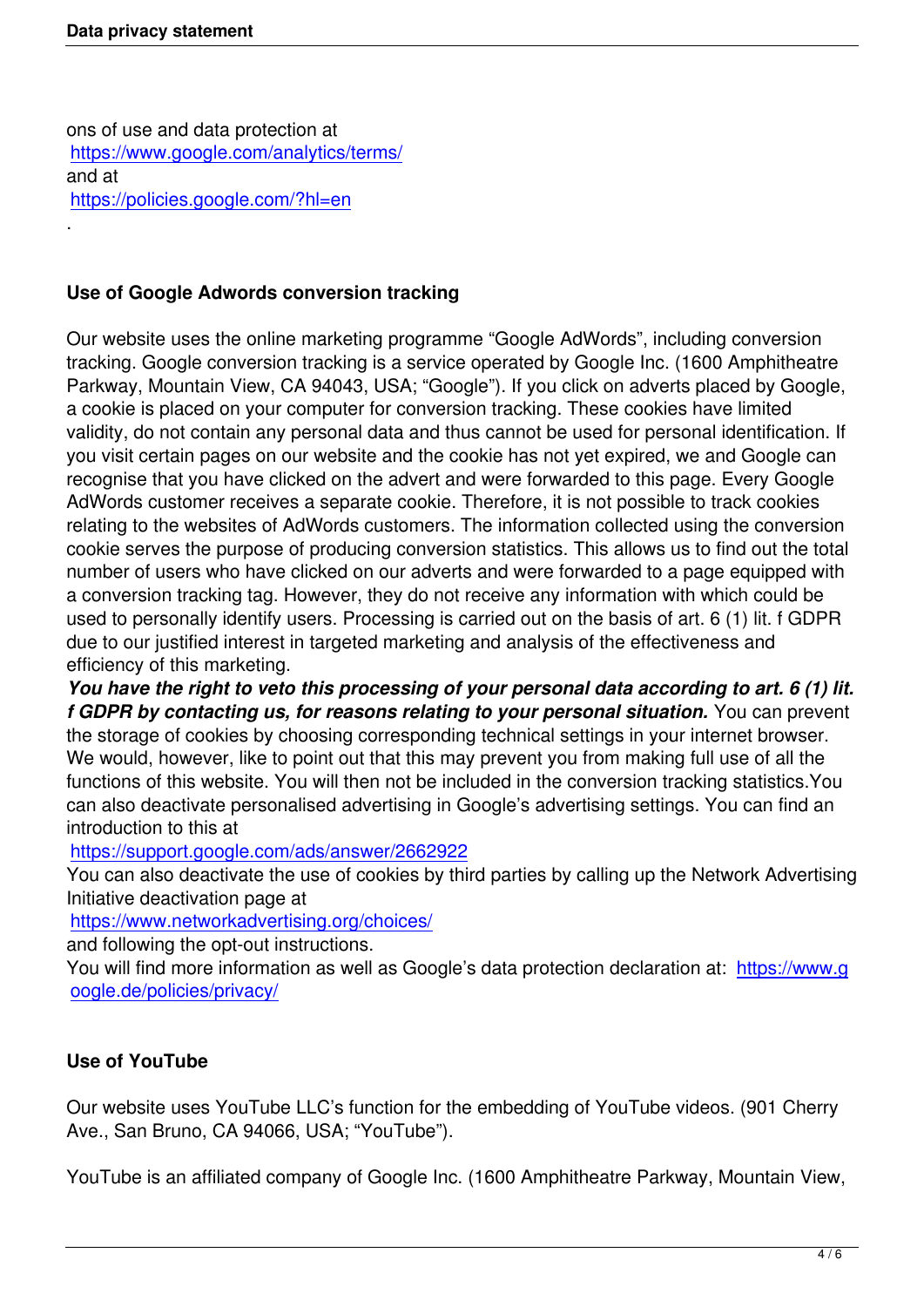CA 94043, USA;"Google").This feature shows YouTube videos in an iFrame on the website. The option "advanced privacy mode" is enabled here. This prevents YouTube from storing information on visitors to the website. It is only if you watch a video that information is transmitted to and stored by YouTube.Further information on the data collected and used by YouTube and Google, your rights and privacy can be found in YouTube's privacy policy ( https://www.youtube.com/t/privacy

).

## **[Use of GoogleMaps](https://www.youtube.com/t/privacy)**

Our website uses Google Inc.'s feature for the embedding of Google Maps (1600 Amphitheatre Parkway, Mountain View, CA 94043, USA; "Google").This feature visually represents geographical information and interactive maps. Google also collects, processes and uses data on visitors to the website when they call up pages with embedded Google maps. Further information on the data collected and used by Google, your rights and privacy can be found in Google's privacy policy at https://www.google.com/privacypolicy.html . You also have the option of changing your settings in the data protection centre, allowing you to administer and

protect the data processed by Google.

Your data may also be transmitted [to the USA. Transmission of data to the US](https://www.google.com/privacypolicy.html)A is covered by an adequacy decision by the European Commission. You have the right to veto this processing of your personal data according to art. 6 (1) lit. f GDPR by contacting us, for reasons relating to your personal situation.For this purpose you must turn off the JavaScript application in your browser. However, we wish to point out that doing this may prevent you from using all of the website's functions, for example the interactive map display, in full. **Duration of storage** Aft er contractual processing has been completed, the data is initially stored for the duration of the warranty period, then in accordance with the retention periods prescribed by law, especially tax and commercial law, and then deleted after the period has elapsed, unless you have agreed to further processing and use.

# **Rights of the affected person**

If the legal requirements are fulfilled, you have the following rights according to art. 15 to 20 GDPR: Right to information, correction, deletion, restriction of processing, data portability. You also have a right of objection against processing based on art. 6 (1) GDPR, and to processing for the purposes of direct marketing, according to art. 21 (1) GDPR.

Contact us at any time. Our contact details can be found in our imprint.

You can contact our data protection officers directly at: Datenschutz@recycle-it.de

**Right to complain to the regulatory authority** You have the right to complain to the